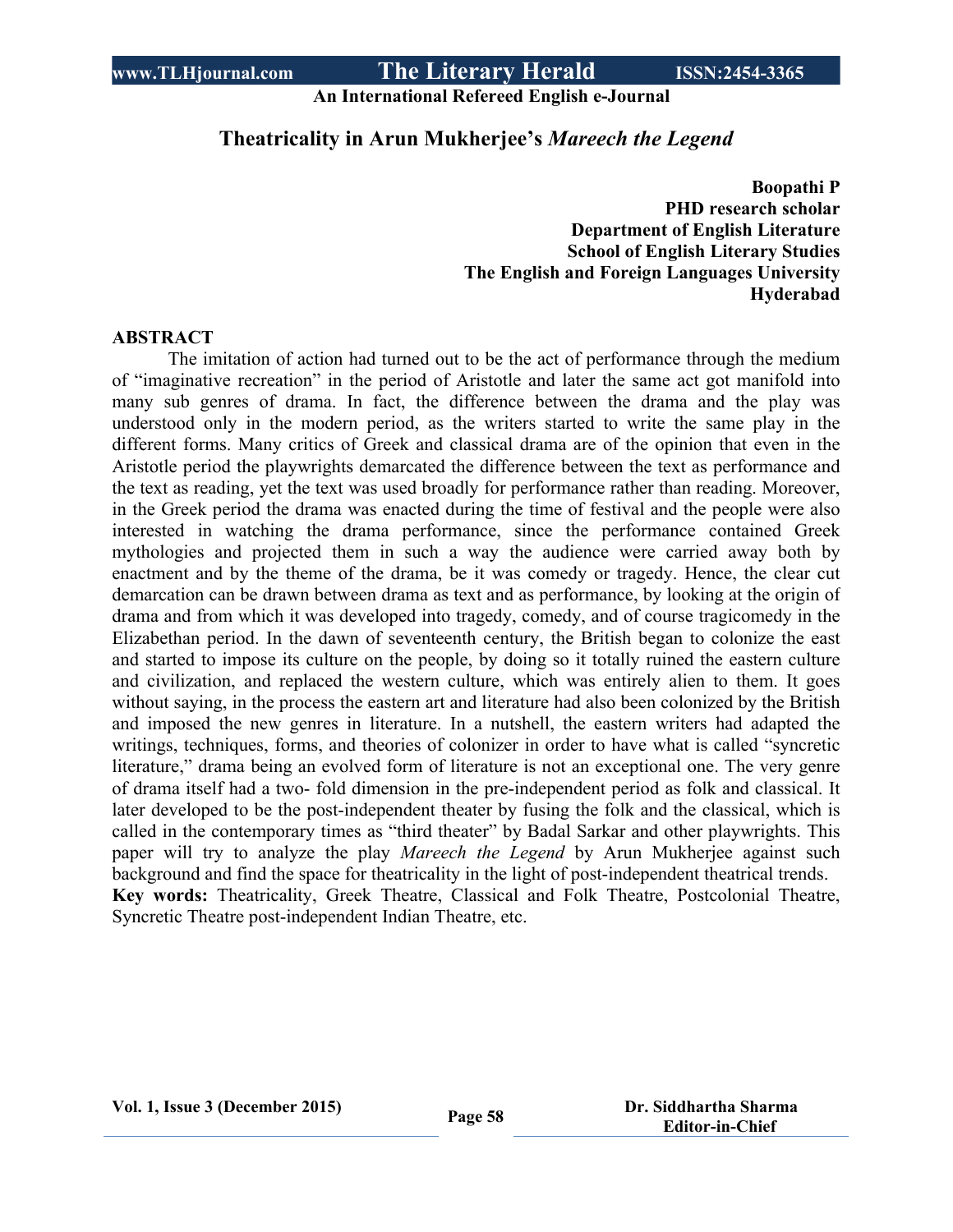### **An International Refereed English e-Journal**

#### **Theatricality in Arun Mukherjee's Mareech the Legend**

The function of literature was considered to be the act of giving plusher both in the classical period and in the modern period, yet the way in which the literature gives plusher necessarily differs from genre to genre, which is vividly understandable in the genre of drama, where the text is transformed to the act of performance primarily by the playwright and later through the actors. The very text is shown to audience as an enactment in which what is called visual medium of literature is indeed inexplicably conformed. In the classical period both in the west and in the east, the genre of drama was first seen as performance rather than as text, in the process the playwrights were forced to cater the needs of audience, thus they wrote the plays not to form the genre of drama but to give the piece of their own creation, which gave both enlightenment and entertainment to the audience, who watched the performance and the readers, who read the text. In the west Aristotle's *Poetics* was the first theoretical work of drama in B.C. and it is considered as a poetics of drama even still, for in that text he talks about all those features of drama. It is also inferred from the *Poetics* that even epic and lyrics are defined as the significant medium of expression in the poetry. Hence Aristotle's Poetry can be taken as an example for the definition of drama in general, as a work, which illustrates the way in which the text of drama should be performed in the most theatrical way in particular.

Similarly in the east Bharatha's *Natya Shastra* is considered to be a groundbreaking work of Indian classical drama tradition, which talks about Bhava and other aesthetics theories of drama. Though in the apparent level both the writers seem to have highlighted the aesthetic sense of drama according to their tradition and culture, in the profound level these two writers irrespective of cultural, traditional and other differences have illustrated the basic form, theme and of course the way in which any drama should be performed, be it is tragedy or comedy. As Philip Signey says in his critical piece *the Apology for Poetry* "the purpose of literature is to teach and delight," the dialogue form of literature drama also muses on the fact that both enlightening and entertaining the audience are the primary principle of drama, which is very much discernable from the quoted texts. Unlike the classical period of west and east, the Elizabethan period had seen various kinds of plays by different playwrights. Shakespeare is often revered as a father of drama, who wrote almost seven categories of plays such as: tragedy, comedy, tragicomedy, history, roman, and others. Among them critics are of the opinion that his fore tragedies one way the other seem to have been written with the playwright consciousness or they have been written having the audience in mind.

For the first time in the history of drama, Shakespeare was the only playwright, who wrote the plays by looking at the aesthetics sense of the audience, which was later considered to be a "metadrama/metatheatre," a term, which denotes the form of theatricality, was coined by Lionel Abel, a critic of modern drama. Hence, the notion of theatricality can be traced back from Shakespeare, as his fore great tragedies stand as the primary examples of what in the modern time, we call "metadrama." The critic Lionel define metadrama or metatheatre or in the general term theatricality as "playwrights' self consciousness, which get reflected on the audience through the performance of the character, who are not aware of the fact that they also lost their consciousness while acting the role of their own" (abel 96). In other words, metadrama is the play making process through which the playwrights want to convey that the act of play making

**Vol. 1, Issue <sup>3</sup> (December 2015) Page <sup>59</sup> Dr. Siddhartha Sharma**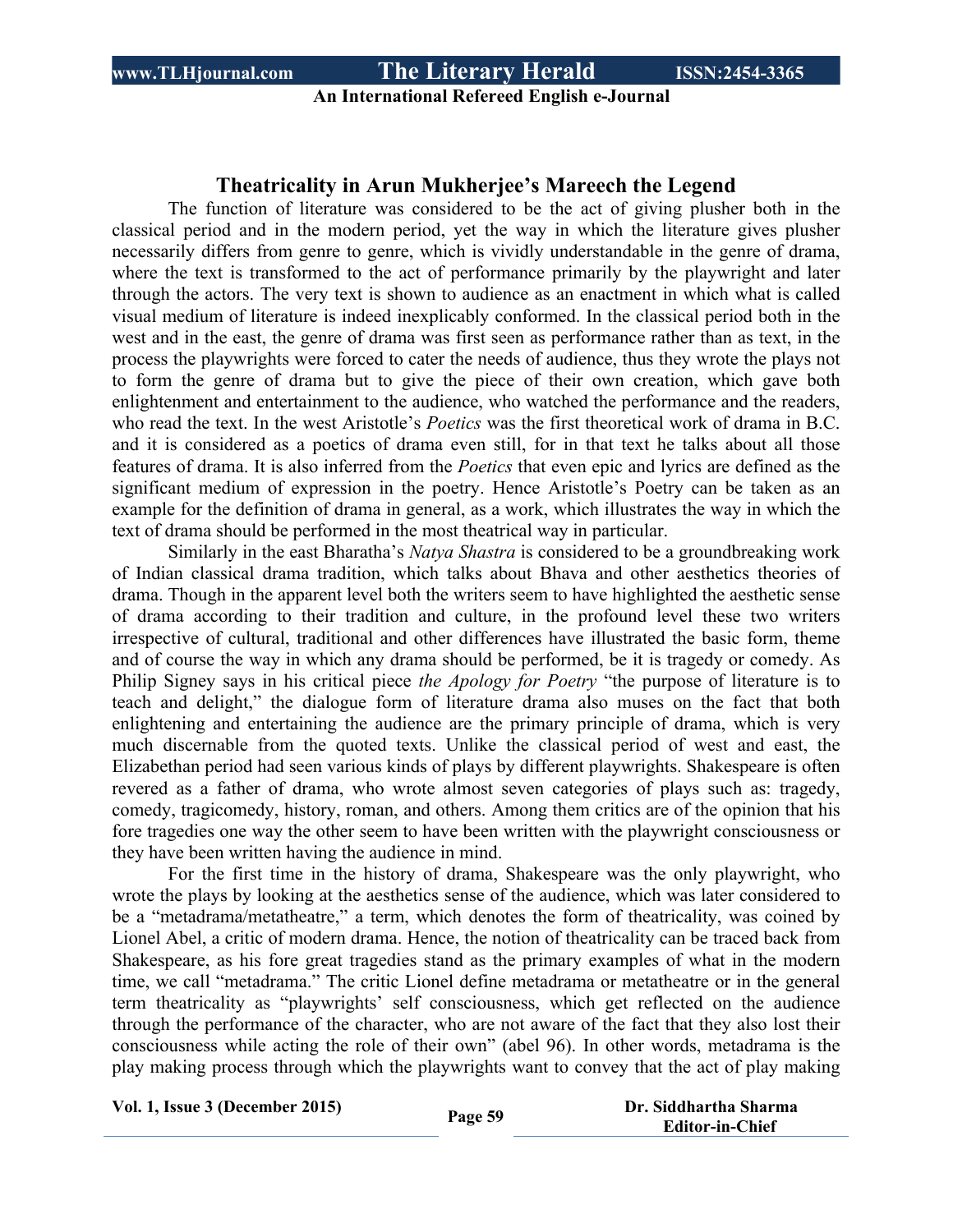#### **An International Refereed English e-Journal**

process is already embedded in the minds of the playwrights, which is conveyed to the audience by creating another play within the play itself. Hence metatheatre is the play about the play, which makes the viewers to realize that they are watching the play, which is not a conscious effort but an unconscious effort in the part of playwrights.

In Shakespeare's *Hamlet* the elements of theatricality can be seen through the character of Hamlet, while he is speaking soliloquy , which is very much discernable in the argument of Lionel in his book *Metatheatre: a new view of Dramatic Form.* He says in the book, while talking about *Hamlet* "for the first time in the history of drama, the problem of the protagonist is that he has a playwrights consciousness" (abel 47). The play making consciousness can also be interpreted from the perspective of Aristotle's concept of "catharsis" in which the audience's pity and fear are used by the playwright in order to purge their emotion. The same kind of act is also done in almost all the tragedies of Shakespeare and Marlowe, where the audience are filled with what Aristotle calls the pity and fear. Aristotle also says that the playwright has to take his ra material from the life of human being and fuse those material, which he or she borrowed in his creation of drama, only then the real representation of life through the medium of "imaginative recreation" can be done. However this kind of self consciousness through the medium of theatricality in the performance is represented by the playwrights such as Shakespeare, Brecht, Becket, and Karnad.

In the modern times there are some writers, who have employed a lot of theatrical techniques, among them Bertol Brecht stands as a supreme playwright, who has given the sole to the art of theatricality in his theater named "Epic theater." Brecht's Epic theater is often called as Social Theater, which has made social changes both in the Germany and in the entire world. His theater has transformed the audience into the social critic and has made them realize that they are not watching the play yet their life is presented in such a way in the play, the audience are able to correlate their life with the life of the character presented in the play, thereby not loosing their consciousness, and identifying that they are not only in the play performance but also they are in the society, which intern corrupted and dominated by the capitalist setup. Beside what Brecht calls in the Epic theater "alienation effect" or in the German term "verfremdungseffekt" has again conformed what is called dramatic self-consciousness, which in fact rejected the realism in the drama. This paper focuses mainly on the part of theatricality, which is otherwise called "metatheater," which has already been discussed, the term was first coined by the critic named Lionel Abel in his book *Metatheater: a New View of Dramatic Form.* In the Oxford advance learner's dictionary the prefix 'meta' is defined as "a sense of change of position or condition, behind, after, beyond of higher or second order change" The etymological root of the Greek word 'meta' is explained as "meta-, met-, meth-," the French "meta-," means with or after. However, the critics such as: Lionel Abel, James Calderwood and Richard Hornby seem to have defined the term "metatheater" in their book, yet the clear cut definition for the term has not been given by any critic, as the prefix "meta" itself leads to various kinds of origins and meanings. Hence, giving the clear cut definition for the word meta or metatheater is obviously not feasible.

The critic Lionel says that our life must be a dream and the world must be a stage, only then dramatist's self-consciousness can be felt by the audience and understood the play as one of the parts of their life. He goes on to say that tragedy gives the stronger sense of our life, while metatheater shows the so called tragedy is only the projection of selfconsciousness, for which he cites an examples from the tragedies of Shakespeare. Another important critic of metatheater is Richard Hornby, who has first developed the theatrical concept of metatheater into a full fledged

**Vol.** 1, Issue 3 (December 2015) **Page** 60 **Dr.** Siddhartha Sharma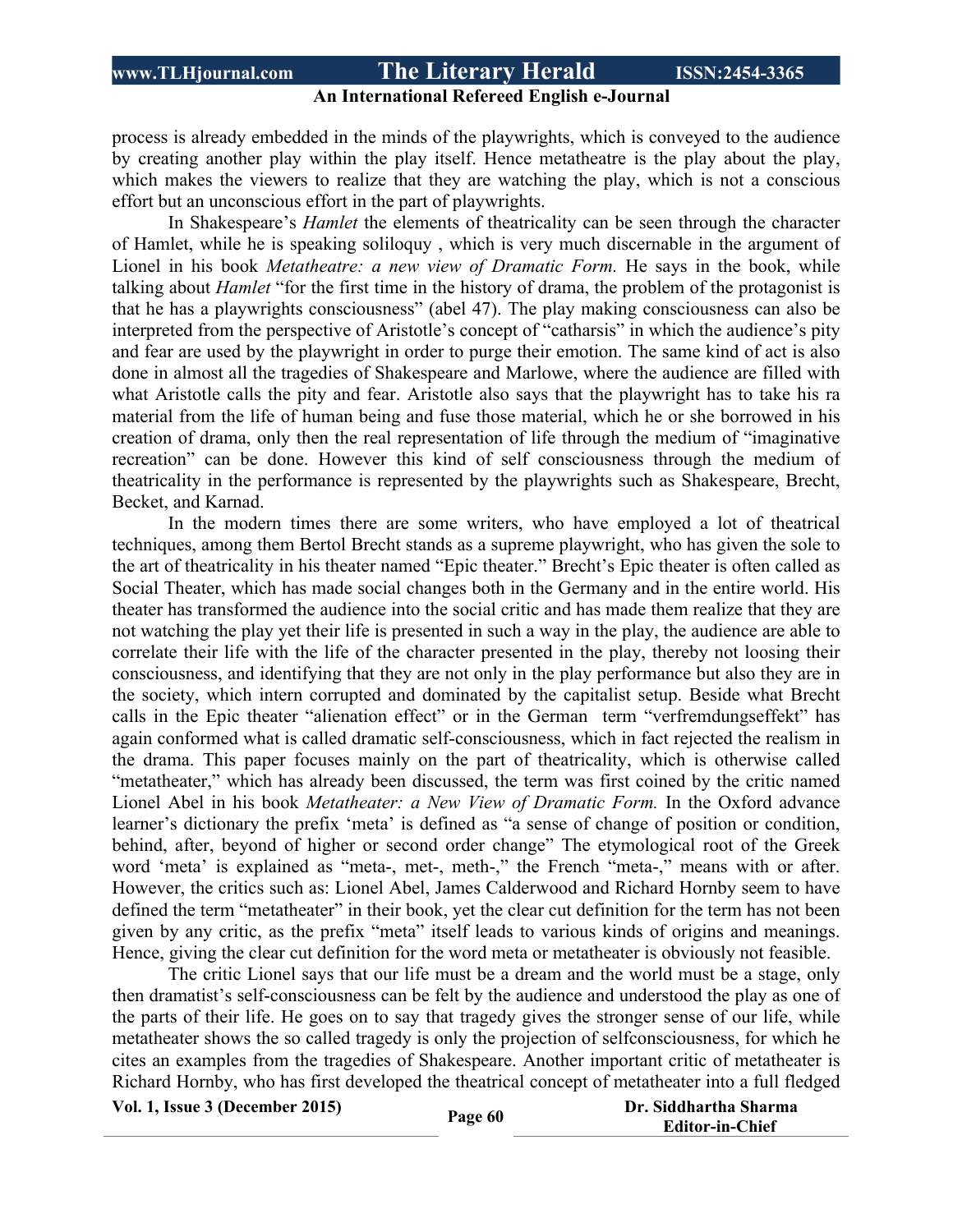#### **An International Refereed English e-Journal**

one, which is still considered as the bible of the concept called metadrama. Hornby in his book called *Drama, Metadrama and Perception* brought out in the year 1986, talks about what is metadrama, its definition, and its features, which intern totally different from that of other theatrical concepts. According to Hornby, all dramas are metadrama, because they focus on drama/culture complex, the term used by Hornby to identify the system of literature. He has identified five varieties of metadrama both consciously and overtly: 1. the play within the play, 2. The ceremony within the play, 3. Role playing within the role,4. Literary and real life reference, and 5. Self-reference. Apart from these Hornby talks about perception as the sixth feature, which indeed plays a vital role in the theatricality. The play *Mareech the Legend* by Arun Mukherjee seems to have been written with the perspective of theatricality and the characters and the structure of the play typify the fact that Arun Mukherjee being the contemporary playwright should have followed the technique of theatricality in his plays.

The play *Mareech the Legend* muses on the mythical character of Mareech, who is a brother of Ravana in *Ramayana.* Unlike the story of *Ramayana,* the playwright Arun Mukherjee employs Mareech in a different manor, attributing the contemporary characteristics to the character of Mareech, who is projected in the play in three characters such as Mareech as real character in *Ramayana,* Ishwar, who is a rebellious kind of man, fighting for the freedom of peasant, Gregory, who is an American man not obliging to participate in the America's war against other countries. Ustad is used by the playwright to act as a stage director in the western stage and Bhahavada in Indian classical theater, which is otherwise called in Indian folk theater as a man, who tells the audience that what is going to happen and conveys the audience who are all the characters are going to act in the play. In other words, Ustad is employed by the playwright Mukherjee so as to act as a mediator between the audience and actors, which is the typical trait of play making process in the post-independent period, where the difference between classical and folk is not seen in the plays of any playwright. Hence, fusing the folk and classical on one hand as way of play making process, on other hand depicting the theatrical trends, which prevailed in the post-independent period in the plays such as metadrama, syncretic theater and others. The play *Mareech the Legend* also portrays the syncretic theater on one side, on other side it vividly reveals the technique of theatricality on the part of playwright. Ustad, who acts as the stage director in the play, first plays Dug-Dugi, which is shown as a magical wand , which has the power of bringing any person and objects from anywhere in the world. Like Bhahavada in classical theater, Ustad also acts as a typical folk stage director, who introduces the character to the audience and acting as a director both for folk as Ustad and for classical as Bhahavada, and playing roles accordingly.

Don't you miss this chance to see the greatest show on earth, this magic wand dance! The past, future and present are all in my hand, I can make them come alive with my magical wand. History, mystery, a simple tale are all in my bag, any scoop you want to hear, (456).

This reveals the fact that Ustad, who act both as folk stage director and classical director, asking the audience to pay attention to his play, which is revered as a typical characteristic of theatricality in the post-independent period. Throughout the play to the shock of the reader and the audience, Ustad acts as though for the first time he teaches the roles for actors, because the actors some time forget their role, acting in others role, thinking it as their role. As Ustad talks about adapting the myth and legend in the play, which he is going to present, says to the audience "legend and myth are not everyone cup of tea—so I will spice it up a little with tales of

**Vol. 1, Issue <sup>3</sup> (December 2015) Page <sup>61</sup> Dr. Siddhartha Sharma**

**Editor-in-Chief**